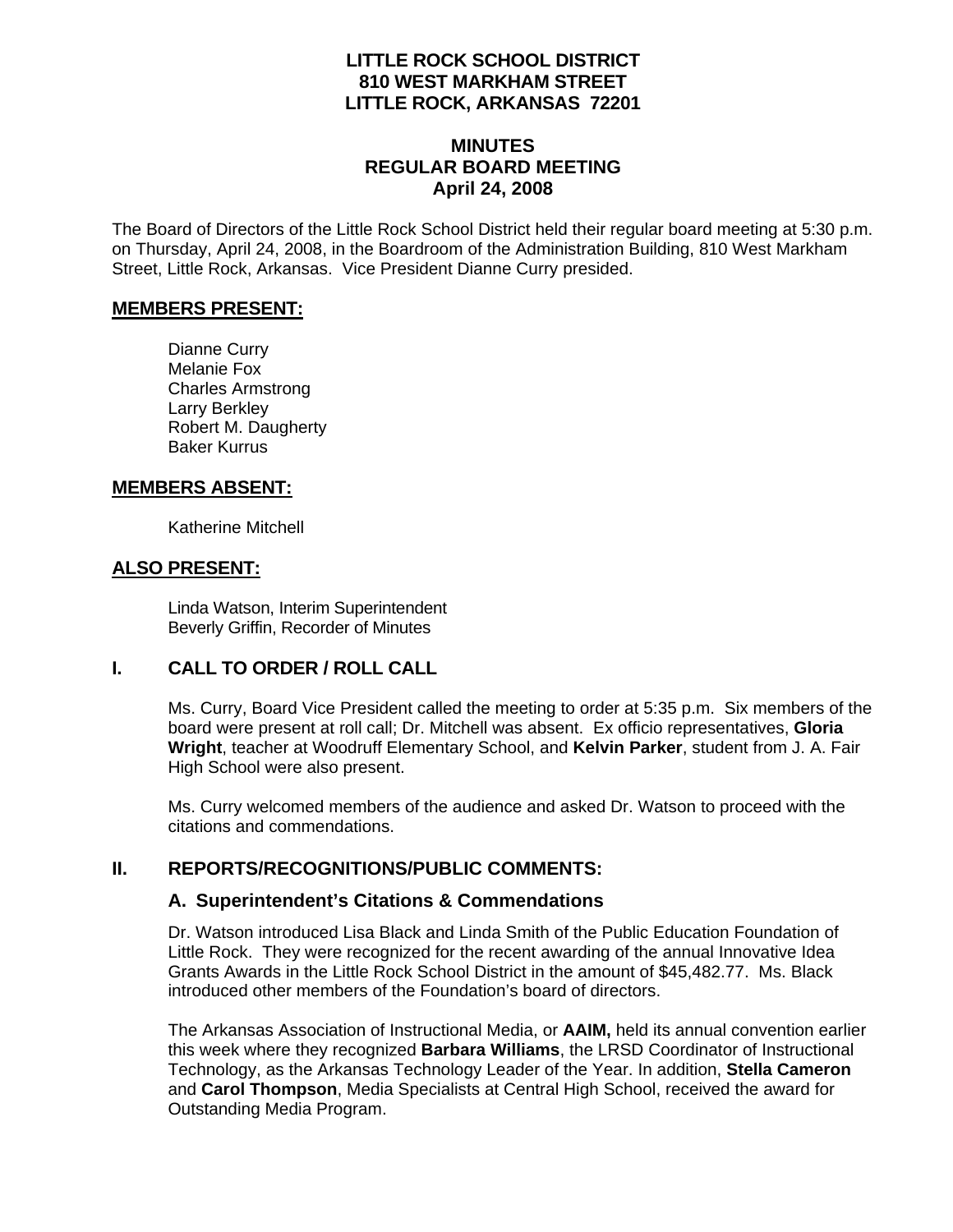**Tammy Blaylock**, Volunteer Coordinator in the ViPS Office, was recognized for her dedicated efforts to coordinate the annual "Evening for the Stars," which honors those who volunteer their time in our schools. Tammy spends countless hours taking care of all the details which make this event a memorable occasion.

**Temple Price,** Hall High School student, recently won the statewide Poetry Out Loud competition. The contest prize is a cash award and an all-expenses-paid trip to Washington, DC, to represent Arkansas in the national competition. In addition, Temple received the Interscholastic Star Student recognition award from the Arkansas Activities Association. This award is presented annually to a high school junior who is actively involved in school activities and community service and who has shown perseverance, commitment and an attitude of cooperation.

Dr. Watson introduced **Coach Johnny Johnson,** the district's Athletic Director. He was joined by **Dr. Jimmy Tucker, Dr. Eric Gordon,** and **Heather Caracio** of Arkansas Specialty Orthopaedics, and **Margaret Preston** of St. Vincent Health System. These individuals began placing Automatic External Defibrillators in every high school in Arkansas following the death of Antony Hobbs, Parkview student, during a basketball game.

**Stephanie Gardner** was presented with the Superintendent's Quality Service Award. Stephanie is a paraprofessional, working in Celeste Molsbee's classroom at Fulbright Elementary. She was nominated by a parent who stated in her nomination that, with Stephanie's help, her developmentally disabled child was reading and doing math along with her peers.

Certificates of appreciation were presented to **Kelvin Parker** from J.A. Fair Magnet High School, student exofficio representative; and to the teacher representative, **Gloria Wright,** from Woodruff Elementary School.

## **B. Partners in Education**

Ms. Milam introduced members of the VIPS Board, who presented information on the  $26<sup>th</sup>$ annual ViPS Evening for the Stars. The ViPS staff reported that 632,256 hours of volunteer service was contributed during the 2007-2008 school year - - the highest number of hours ever and a 10% increase over previous years. A mock check was presented to Dr. Watson, representing the dollar value of the services in the amount of \$111,867,449.00. It was announced that Central High School volunteers had contributed over 100,000 service hours. Patty Barker received the Jane Mendel Award for over 20 years of service to schools in the district.

Tammy Blaylock asked listeners to support ViPS by attending *Fire on the Mountain* at the Arkansas Repertory Theater. Alltel is sponsoring VIPS Night, with proceeds from ticket sales benefiting district volunteer services.

New partnerships were presented for the board's review and approval:

**Pulaski Heights Elementary,** represented by *Lillie Carter*, partnering with **Metropolitan National Bank – Kavanaugh/Hillcrest Branch,** represented by *Anastasia Taylor & Jaime Teague*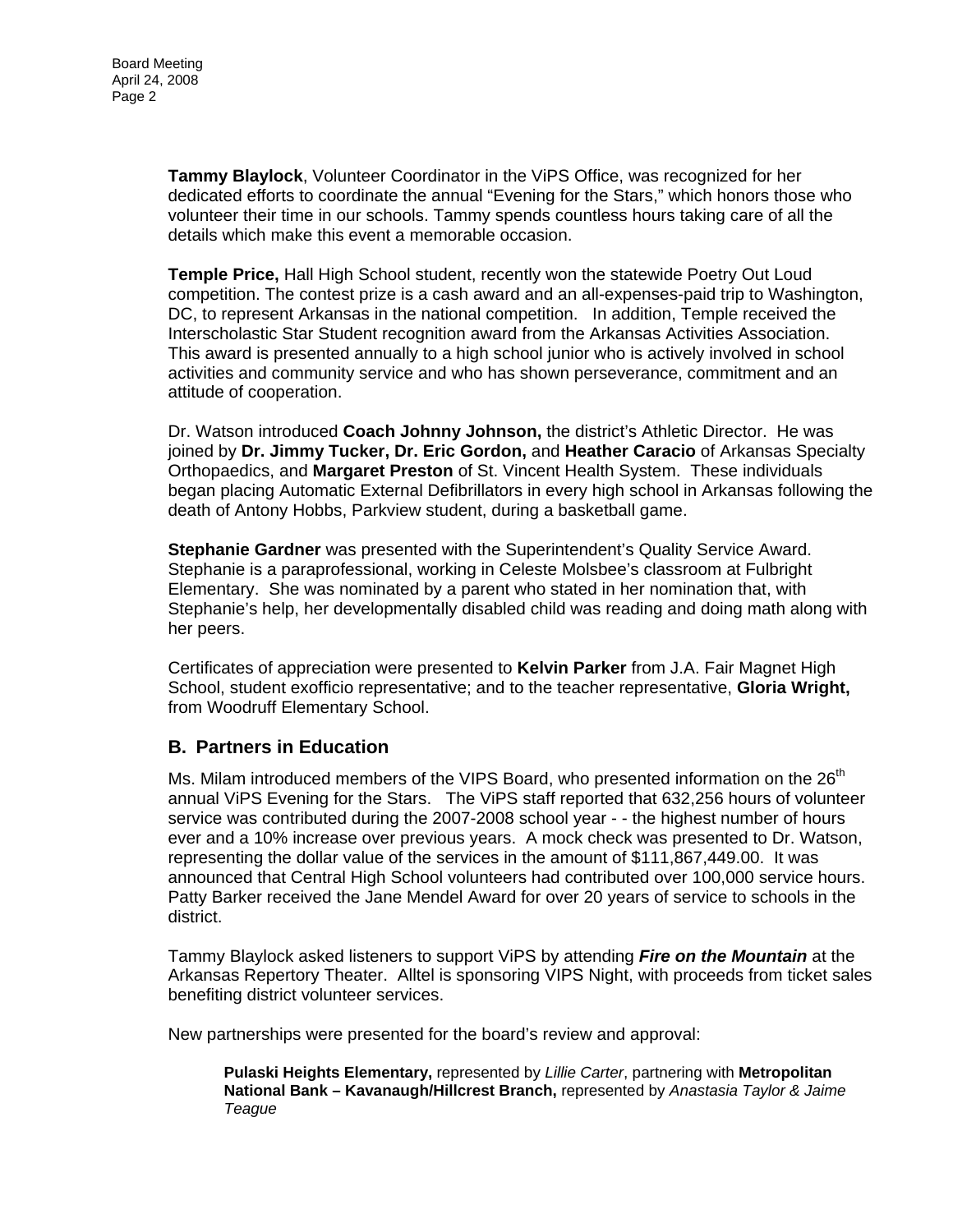**W. D. "Bill" Hamilton Learning Academy**, represented by *Kelan Watson* and *Krishna Young,* partnering with **Jack & Jill, Inc. of Greater Little Rock**, represented by *Members of the organization, including Wanda Hamilton and Carmen Hamilton-Parks* 

**Wilson Elementary**, represented by *Beverly Jones*, partnering with **St. Andrews Church**, represented by *Bob Baxter* 

Ms. Fox moved to accept the new partnerships; Dr. Daugherty seconded the motion and it **carried unanimously**.

## **C. Remarks from Citizens**

**Jerry McClure** introduced himself as a twenty-two year employee in the LRSD maintenance & operations department. He distributed information to the board regarding equality issues within the maintenance, labor and grounds units of the facilities services department. He asked for fair and equal treatment for the employees and stated that following the chain of command he had not been able to come to a resolution with the concerns in that department.

**Jeff Hatfield** spoke on behalf of Leslie & Nick Fiskin, parents of Cooper Fiskin. Two other citizens who signed up to speak also ceded their time to Mr. Hatfield. He stated that he was appealing to the board to have the administration reconsider their denial of the Fiskins' application to the pre-K program at Forest Park. Although the student will turn five prior to the enrollment cutoff for pre-K students, the Fiskins have asked for Cooper to be allowed to enroll as a five year old in the four year old classroom. Mr. Hatfield contended that other students had been granted enrollment to pre-K even though their birthdates had fallen before the cutoff date. The Fiskins had previously consulted with the district's early childhood director and had been denied a waiver for entrance to the pre-K program.

**Erma Fingers Hendix**, Ward 1 member of the City of Little Rock Board of Directors, was introduced to the audience. She stated her commitment to and support for the LRSD and promised to attend LRSD board meetings and encourage active participation by parents in her ward.

## **D. Little Rock PTA Council**

**Bernadette Turner**, outgoing president of the LR PTA Council, addressed the board and pledged to continue to support the PTA as an active volunteer. She congratulated Dr. Watson on her appointment as superintendent of schools, and reminded the board and listeners of the upcoming PTA Council luncheon on May  $13<sup>th</sup>$  where new officers would be installed. She introduced Patty Barker, the incoming Council president, and announced that the position of recording secretary was open. She encouraged schools and departments to sign up to serve as host sites for the luncheon meetings during the 2008-2009 school year.

#### **E. Little Rock Classroom Teachers Association**

**Cathy Kohler** congratulated Dr. Watson on her appointment as superintendent. She introduced Michael Coleman, a full time staff member of the LRCTA, who will assist Mr. Ledbetter in the development of ESP units.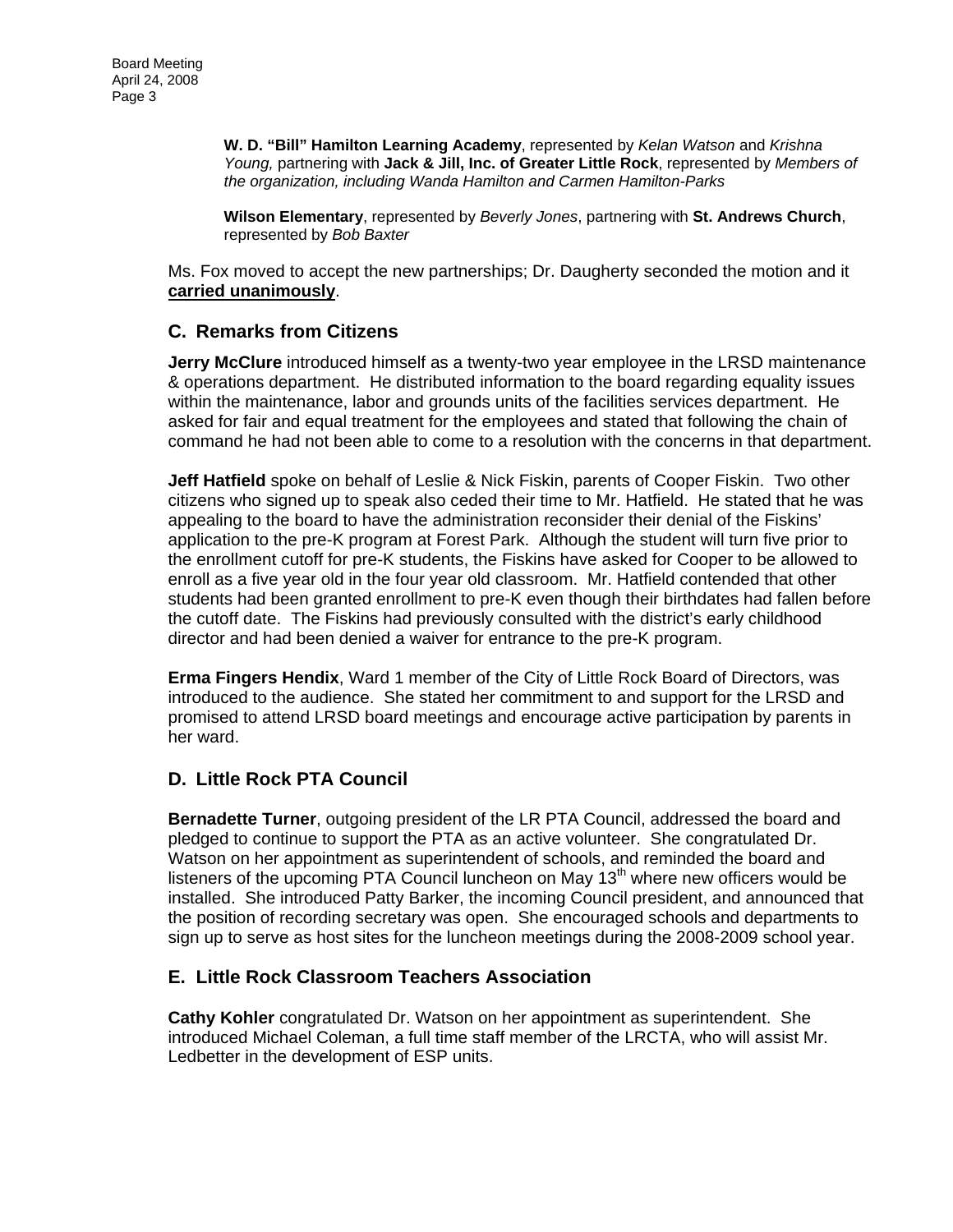Ms. Kohler addressed the issue of student behavior and the lack of enforcement by building administrators of the rights and responsibilities handbook. She reported that teachers were complaining about the constant disruption by misbehaving students, and of serious issues by high school teachers with students bringing cell phones into the classroom. She announced that she would be working on an open forum where teachers will be encouraged to speak out about their experiences. She invited board members to attend.

#### **III. REPORTS AND COMMUNICATIONS:**

#### **A. Remarks from Board Members**

**Ms. Fox** thanked the Public Education Foundation for planning and hosting the annual grant awards day. She thanked Ms. Turner for her years serving as the PTA Council President, and she thanked Ms. Barker for agreeing to serve as the new president. She asked Ms. Kohler to notify the board when the forum was scheduled and she committed to attend.

**Dr. Daugherty** thanked Ms. Turner for keeping the board up to date with PTA activities and for supporting the district during difficult times. He addressed the issues broached by Ms. Kohler regarding cell phones in the classrooms and questioned why students were turning on their cell phones during school hours. He noted that phones would be confiscated if they were found to be turned on.

**Mr. Kurrus** thanked the volunteers who had been recognized at the ViPS annual *Evening for the Stars*. He reported that he had attended Tiger Fest and had participated by serving as one of the emcees of the talent show.

*Amended and corrected prior to approval*: Mr. Kurrus also made a public statement regarding the district's offer to purchase a parcel of property from Rocket Properties, LLC for construction of a middle school. Mr. Kurrus stated that he was one of the owners of Rocket Properties, LLC. Mr. Kurrus stated that he was unaware of the district's interest in the property until after the offer was made. Mr. Kurrus reported that he had submitted a memo to the district, the board, the media and attorneys involved disclosing the details regarding Rocket Properties. He said that the offer was allowed to expire without action by Rocket, and that Rocket would not entertain any offers to sell property to the District, in order to avoid any possible appearance of impropriety.

**Mr. Armstrong** thanked the Public Education Foundation and ViPS for recognizing district teachers and volunteers. He expressed appreciation for the new partnerships presented earlier in the meeting and encouraged others to become involved in supporting the students in our schools. He assured the maintenance employees that he would look into the accusations of inequity within the Maintenance Department as addressed earlier in the meeting.

**Mr. Berkley** thanked Ms. Turner for her service to the district through the PTA Council and he welcomed Ms. Barker as the incoming president. He acknowledged Mr. Kurrus' earlier comments regarding sale of the property to the district, but he expressed disappointment that the land won't be available to the district for the construction of a middle school in west Little Rock.

**Ms. Curry** thanked those present for their interest in the board's meetings. She also thanked Ms. Turner and Ms. Barker for their service to the district through the PTA Council, and expressed appreciation to Lisa Black and the Public Education Foundation.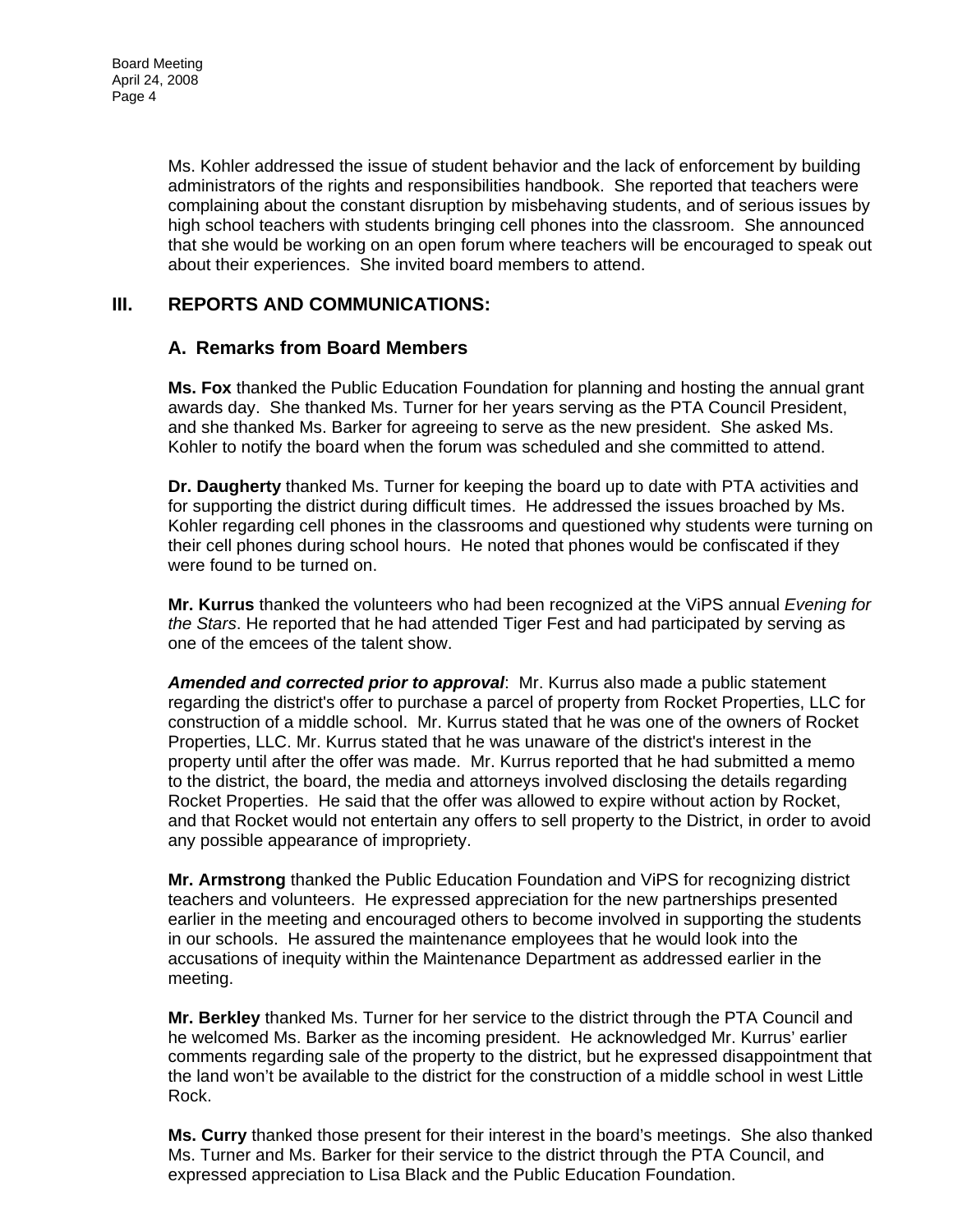**Ms. Curry** also reported on some of the sessions she had attended at the National School Board Association conference in Orlando, FL. She had attended sessions that focused on board relationships and board members' roles in understanding the importance of academic excellence.

# **B. Legal Update**

Attorney Chris Heller reported discussions with the Attorney General's office in preparation for settling remaining financial issues in the desegregation case. He stressed that it was beneficial for the LRSD to participate in initial negotiations to mitigate the impact on the longterm financial status of the district, saying that he would prefer to negotiate instead of litigate.

In an agreement with the Arkansas Department of Education, there would likely be no immediate change to the desegregation funding until the Pulaski County District is found to be unitary with their student assignments. The state is expected to pay less over a 7 year period, and the districts would be allowed to phase out existing programs if funding isn't sufficient to continue those programs.

Mr. Heller offered to meet with the board, either individually or as a board to review the implications of the negotiations process. He recommended that we work with the North Little Rock and Pulaski County School Districts to continue the successful programs currently offered. He reported that state legislative committees would meet over the summer and that he would continue to monitor and report their discussions and proposals.

Mr. Kurrus noted that the districts would be wise to work within the law to provide flexible student assignments to promote diversity within the city and the county. He also predicted that district boundaries would be discussed as the city continues to grow and encompass more of the county students.

Dr. Daugherty asked about the operation of the existing magnet programs and whether the schools could continue to operate with the state paying for transportation costs. Mr. Heller stated it was likely the schools could continue to operate, but that the districts would not be obligated to provide transportation for those students.

Mr. Heller closed by notifying the board that a mediation session with Magistrate David Young was scheduled on Monday, April 28, 10:00 a.m., to hear four employee grievances (Washington, Munns, Norman and Walker-Hines) that had merged into one case. Ms. Fox offered to attend as the board's representative.

# **C. Budget Update**

There was no budget report. Dr. Daugherty asked for an update on the search for a Chief Financial Officer. Dr. Watson reported that several applications had been received and that interviews would be conducted. She noted that the financial services department was continuing to work on the required budget reports and that the annual Thomas & Thomas audit was underway.

## **D. Internal Auditors Report**

Mr. Becker's report was printed in the board's agenda. Interviews for an assistant to the auditor were conducted and recommendations had been submitted to Human Resources.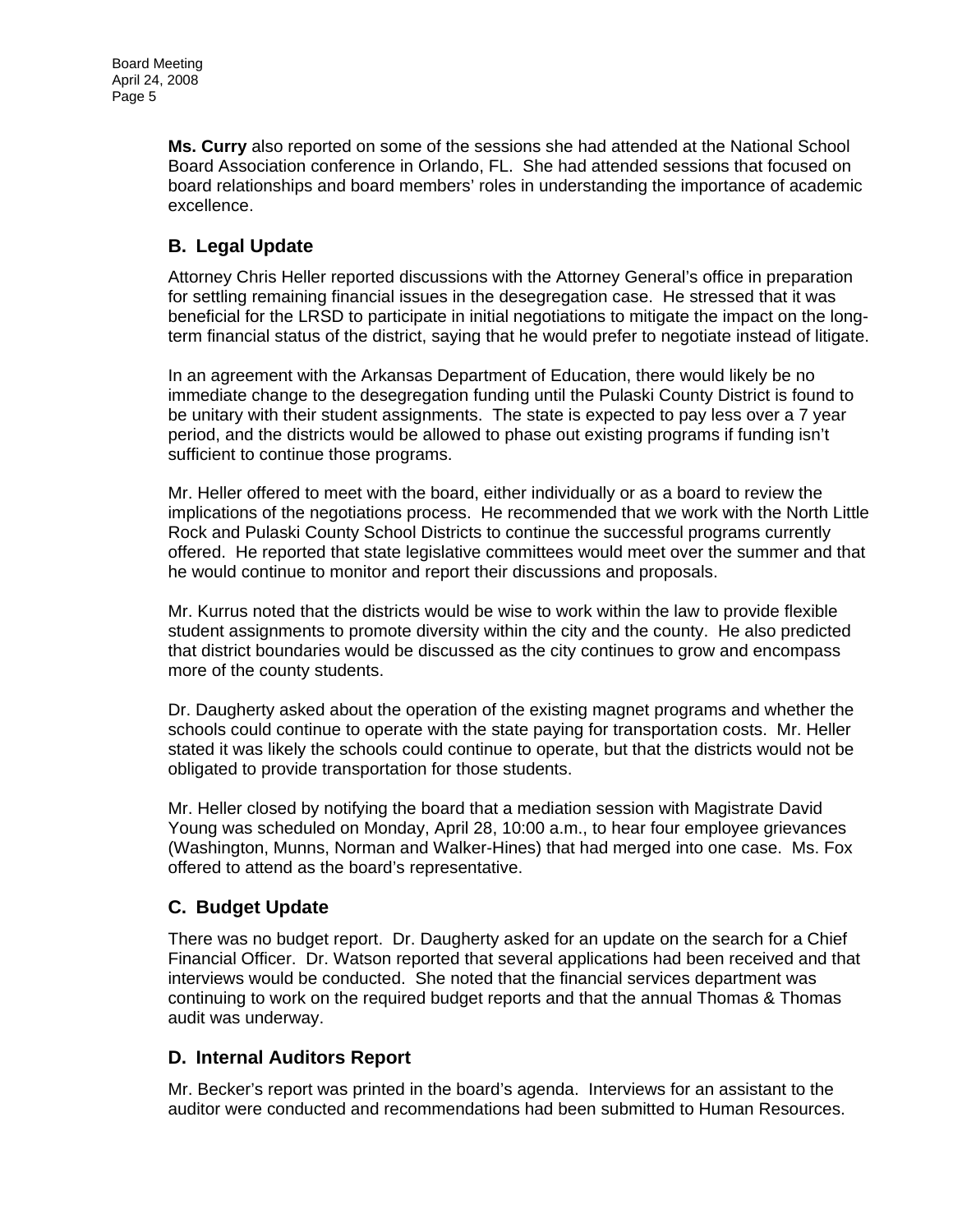## **IV. APPROVAL OF ROUTINE MATTERS**

## **A. Board Meeting Dates, 2008-2009 School Year**

The administration recommended approval of the schedule of meeting dates for the 2008- 2009 school year. By board policy, the second and fourth Thursday of each month are designated as regular meeting dates, however there were several exceptions to the calendar for the 2008-2009 school year. These exceptions included:

- − November (Thanksgiving break) 1st and 3rd Thursday
- − December (Winter break) 2nd & 3rd Thursday
- − March (Spring break) 2nd & 3rd Thursday
- − May (High School graduations) 2nd & 3rd Thursday

Ms. Fox made a motion to approve the recommended dates for board meetings; Dr. Daugherty seconded the motion and it **carried unanimously**.

## **B. Minutes**

Minutes from the board meeting held on March 20, 2008, were presented for the board's review and approval. Mr. Armstrong made a motion to approve the minutes as submitted; Mr. Kurrus seconded the motion, and it **carried unanimously**.

#### **V. ADMINISTRATION**

## **A. District Technology Plan 2009-2012**

The Arkansas Department of Education requires that all school districts revise their technology plans every three years. Approved technology plans are also required in order to receive E-Rate funding from the federal government. The board was provided a copy of the plan, and was asked to approve the document for submission prior to the May 1, 2008 deadline. Barbara Williams, Director of Instructional Technology, was asked to provide a brief overview of the Plan.

Mr. Berkley made a motion to approve the Technology Plan for submission to the Arkansas Department of Education. Ms. Fox seconded the motion and it **carried unanimously**.

## **VI. EDUCATIONAL SERVICES**

## **A. First Reading Board Policy Revision – CFD: Campus Leadership**

Board Policy *CFD Campus Leadership* describes the process of site-based decision making and the frameworks for shared decision making. The campus leadership teams are charged with assisting in developing and evaluating campus goals and objectives through planning, budgeting, curriculum development, staff development and staffing needs to support the District's commitment to the sustained improvement of schools. The superintendent recommended a revision to the policy to ensure that the district is fulfilling its responsibility to schools identified for school improvement under No Child Left Behind.

Mr. Berkley made a motion to approve; Dr. Daugherty seconded the motion and it **carried unanimously.**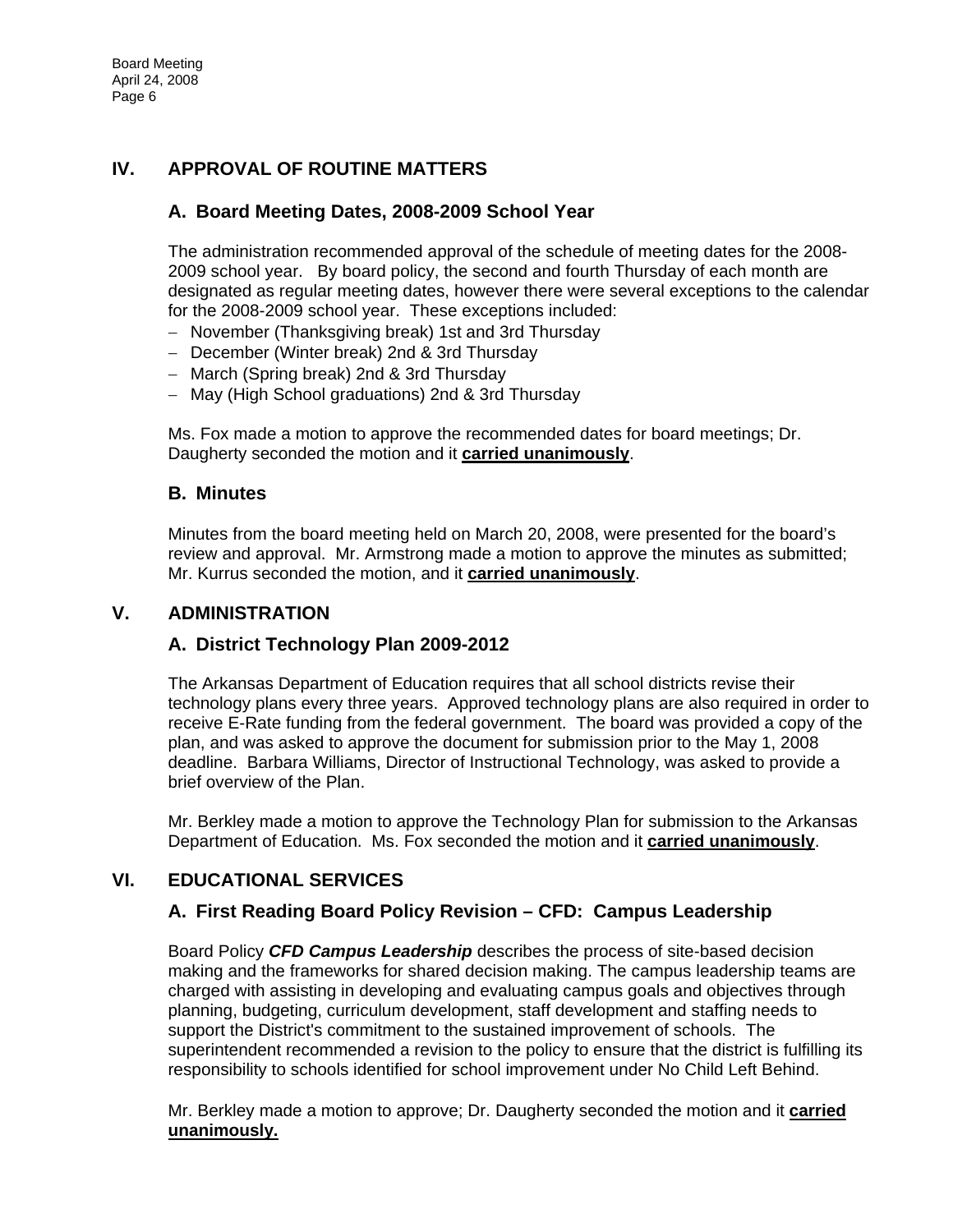## **B. Arkansas Department of Education – Grant Submissions: 21<sup>st</sup> Century Community Learning Center Applications**

The administration requested approval to submit applications for two ADE 21st Century Community Learning Center grant proposals. These grants would run for five years, with approximately \$150,000 in the first year and \$390,000 for years two through five.

The proposed community learning center at J. A. Fair would provide intensive academic opportunities and enrichment activities before school, after school and during the summer months. In addition, a partnership with the Boys and Girls Clubs of Central Arkansas would serve Woodruff Elementary students and another with Junior Achievement would serve students at Pulaski Heights Middle School.

Ms. Fox made a motion to approve submission of the grant applications. The motion was seconded by Dr. Daugherty, and **carried unanimously**.

## **C. Board Regulation Revision – EDCA-R Authorized Use of Computer Networks Regulations**

Board regulation *EDCA-R Authorized Use of Computer Networks* provides detailed guidelines for student and staff use of the District's computer networks and the Internet. It is necessary to revise the regulation to include: (1) specific language that provides a definition for social networks, websites that are virtual communities; (2) guidelines prohibiting cyber bullying; and (3) clarifying that students and parents will only need to complete the Authorized Use of Computer Networks agreement form when a student enrolls at a new campus. The revised regulation was provided for the board's review and discussion. No action was required.

## **VII. HUMAN RESOURCES**

## **A. Staffing Recommendation – Associate Superintendent of Academic Accountability**

Dr. Watson presented a recommendation to create the Department of Academic Accountability and a new position of Associate Superintendent. The department would be responsible for monitoring, assessing, and directing individual school activities related to the implementation of individual school ACSIP plans. The department would work with existing Curriculum and Instruction staff and associate superintendents to enhance the district's student achievement efforts. A draft of the job description for the Associate Superintendent of Academic Accountability was attached for the board's review.

Mr. Kurrus asked for information on budgeting for the position and whether requests for new positions could be integrated into the total district budget for 2008-2009. He asked for specific emphasis to be provided on the costs associated with the position and the department. Ms. Fox concurred and asked for the position to be tied to the "big picture" for next school year.

Dr. Watson responded to questions, reporting that the salary would come from general operating dollars. She also reported that she would eliminate the position of deputy superintendent and that existing staff would be realigned under the Accountability Department. She stated that the new position was critical in the realignment of the organizational chart.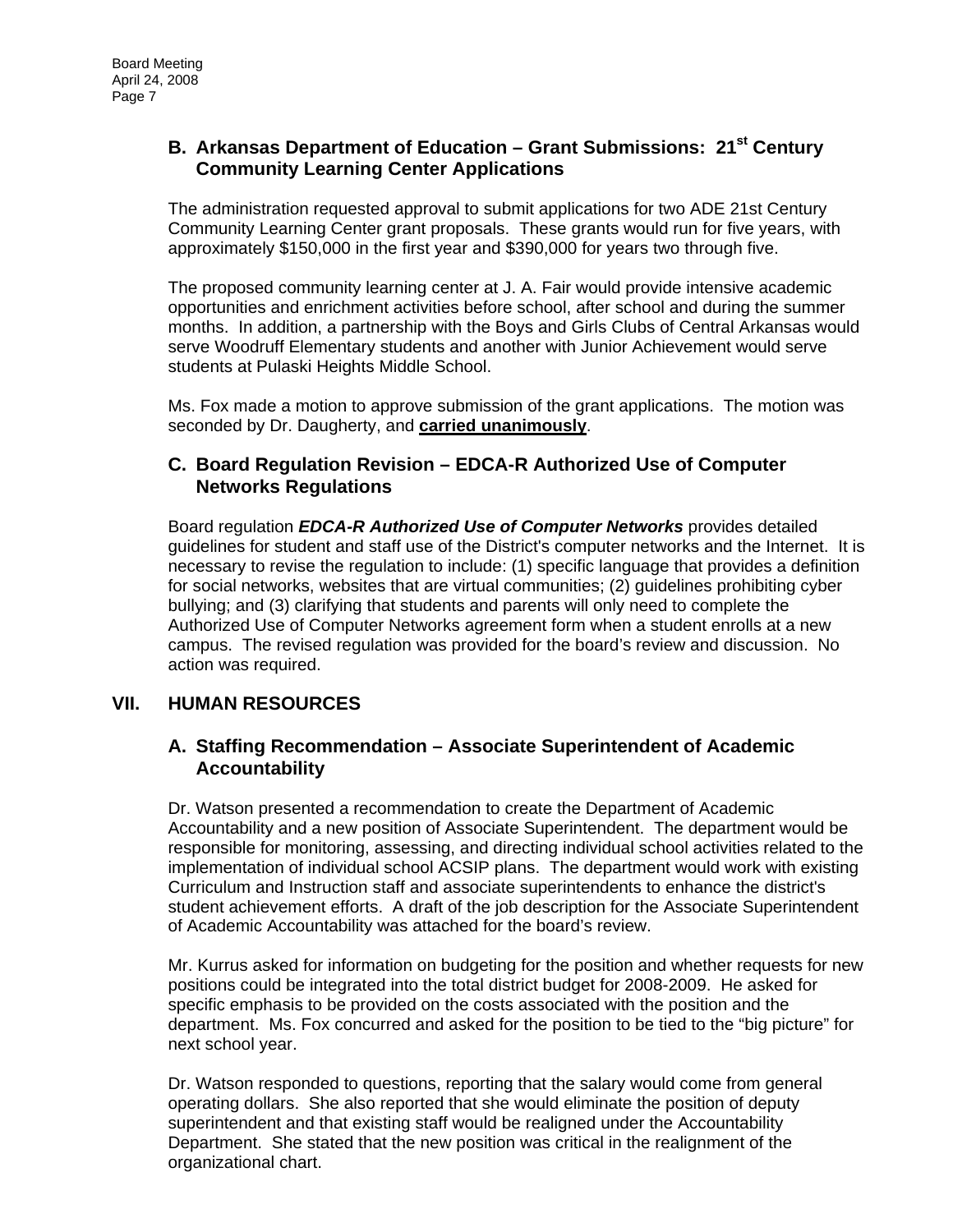Ms. Curry spoke in support of creating the new position and an accountability department for the purpose of holding staff responsible for student achievement. She noted that meeting the state and federal assessment and accountability requirements was critical to the district's success. She asked that the board support the position by setting high standards for student achievement and accurate reporting.

Dr. Daugherty also supported Dr. Watson's recommendation and stated that it was the board's responsibility to allow the superintendent to do what she feels is necessary to ensure the district's success. He also asked the board to start the process of developing attainable goals and objectives for use in evaluating the superintendent. He asked the board to conduct an evaluation of Dr. Watson's term as interim superintendent.

Mr. Armstrong made a motion to table this item until the next board meeting; Mr. Kurrus seconded the motion and it carried unanimously. The board asked for additional discussion and information in conjunction with the May agenda meeting.

# **B. Report: In-House Legal Counsel**

The board requested information from the administration regarding the feasibility of securing in-house legal counsel for routine issues outside the scope of the on-going desegregation case. The current legal expenses are based upon an hourly rate ranging from \$110 an hour for an associate to \$175 per hour for representation by a partner in the firm. The report revealed that these fees are comparable with districts across Arkansas, which pay from \$125 to \$195 per hour.

In March 2006, information gathered from the larger school districts across the state found that there are no districts with in-house counsel. Nationally it was found that in-house legal representatives were only utilized in districts with a student enrollment in excess of 30,000 students. No action was taken and the board requested additional information from the superintendent.

## **C. Personnel Changes**

Routine personnel changes were printed in the board's agenda. In addition, the administrators assigned to oversee the district's 2008 summer school programs were submitted for the board's review and approval. Dr. Daugherty made a motion to approve the personnel items as submitted. Mr. Armstrong seconded the motion and it **carried unanimously.**

## **VIII. FINANCE & SUPPORT SERVICES**

## **A. Donations of Property**

The Board was asked to approve the acceptance of recent donations to schools and departments within the District. The donations are listed in the following chart. Student ex officio, Kelvin Parker, student from J. A. Fair High School, read the items listed in the Board's agenda. Dr. Daugherty made a motion to accept the donated items, Ms. Fox seconded the motion and it **carried unanimously**.